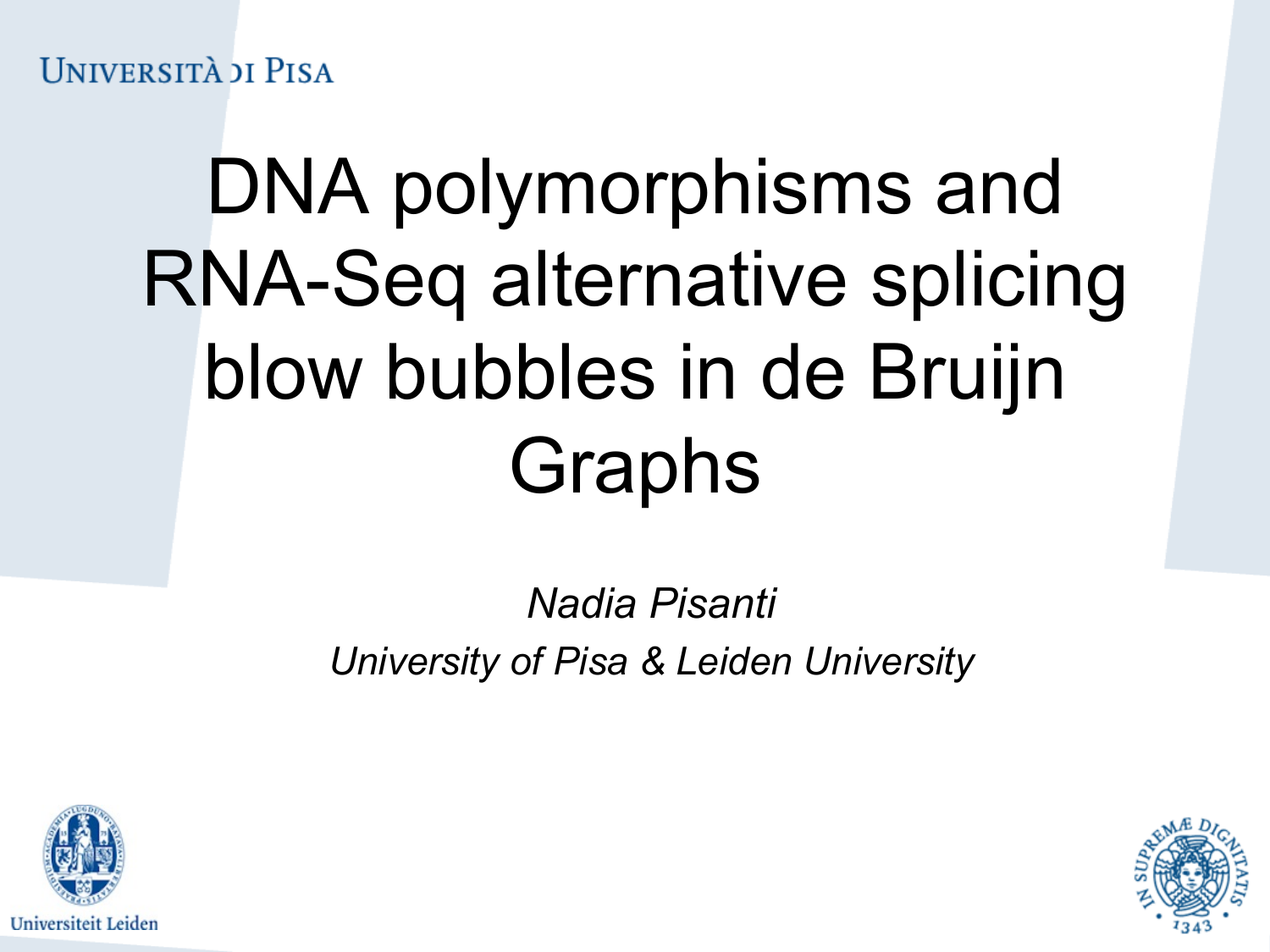#### **Outline**

New Generation Sequencing (NGS), and the importance of detecting DNA polymorphisms and RNA alternative splicing events.

de Bruijn graphs: definition, examples, and why SNPs and AS events correspond to *bubbles* in the de Bruijn graph.

An optimal algorithm to detect bubbles (in any kind of graph).

Experiments on RNA-Seq data and comparison with other tools specifically designed for this task.



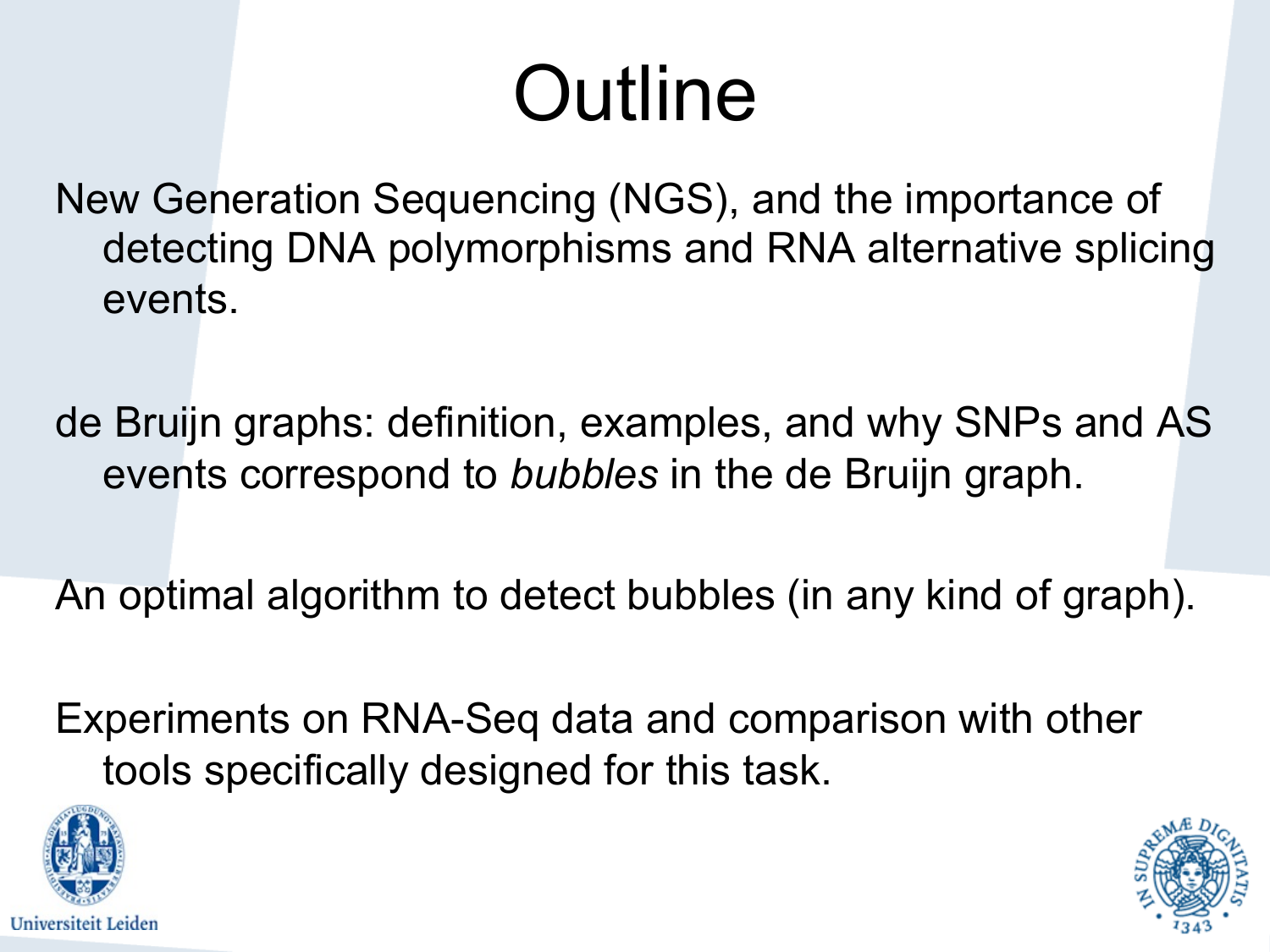## Why sequencing?

The knowledge of DNA and RNA sequences has become a crucial tool for basic research in biology, pharmacology and medicine.

With NGS (New Generation Sequencing), experiments are much larger and cheaper, opening the way to many new applications.

More and more is understood in terms of correlations between DNA sequence, congenital diseases and predisposition to diseases or to drug response... and more and more in needed to investigate!



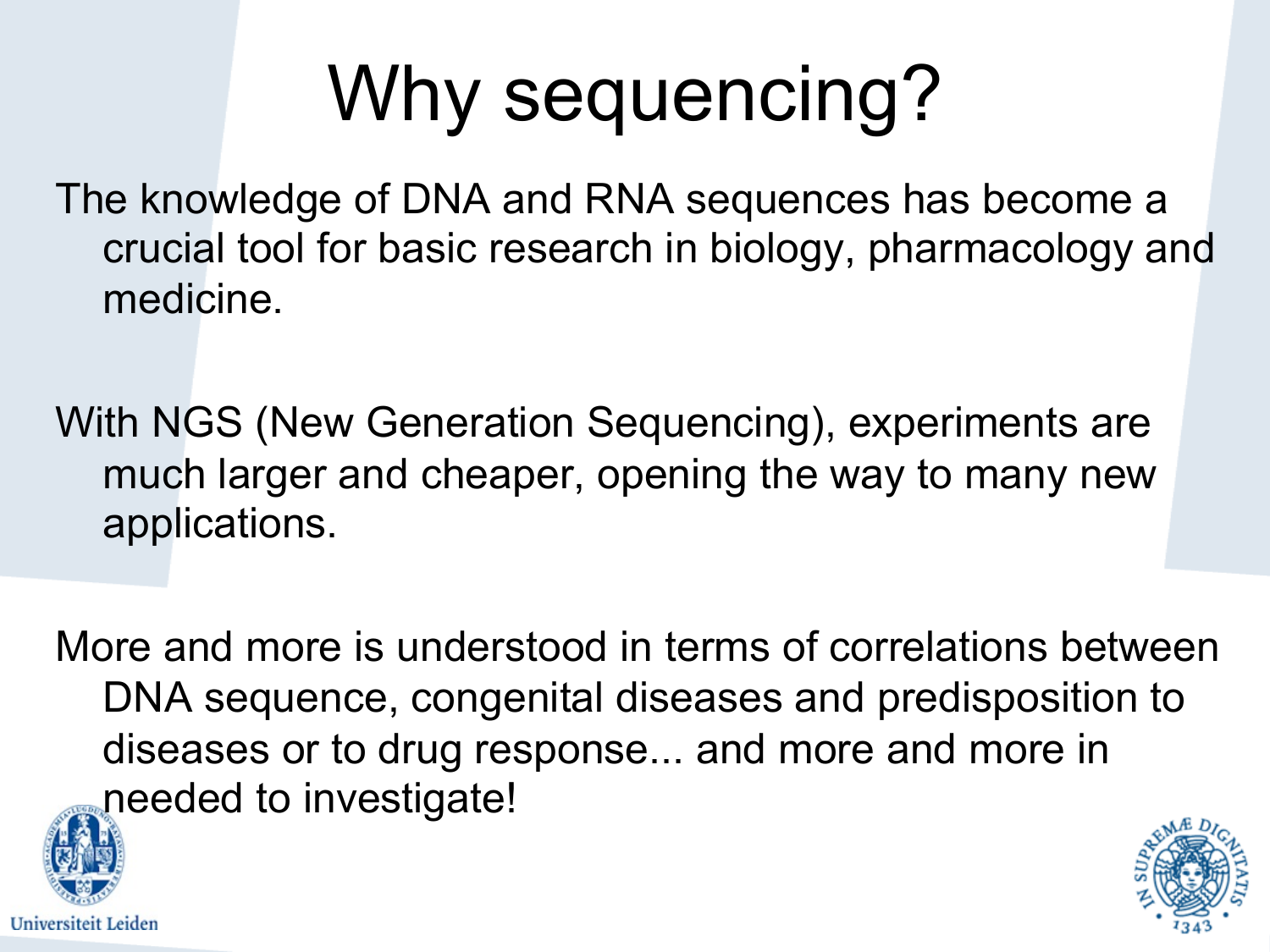# What is NGS great for

- re-sequencing: no assembly, just mapping on a known reference genome.
- **Metagenomics**
- Transcriptome Sequencing: RNA-Seq
- 
- Chromatin immunoprecipitation combined with DNA sequencing: ChIP-Seq



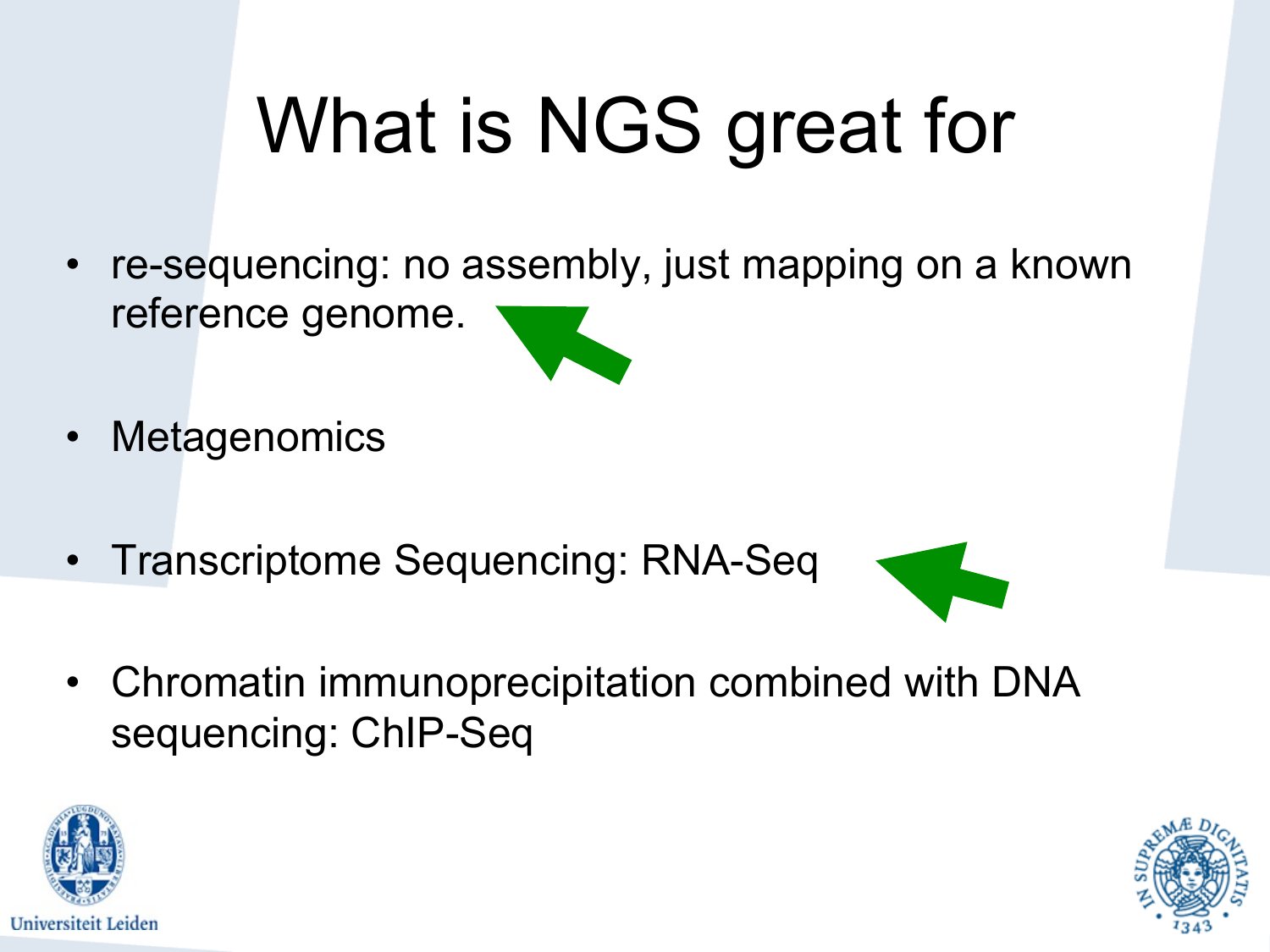#### re-sequencing

• Sequencing a new individual of a species for which the reference genome is know (and (well) annotated).

- What for?
	- Genotyping (testing for known mutations).
	- Variations analysis: finding polymorphisms such as SNPs (Single Nucleotide Polymorphisms), CNVs (Copy Number Variations), and SVs (Structural Variants).

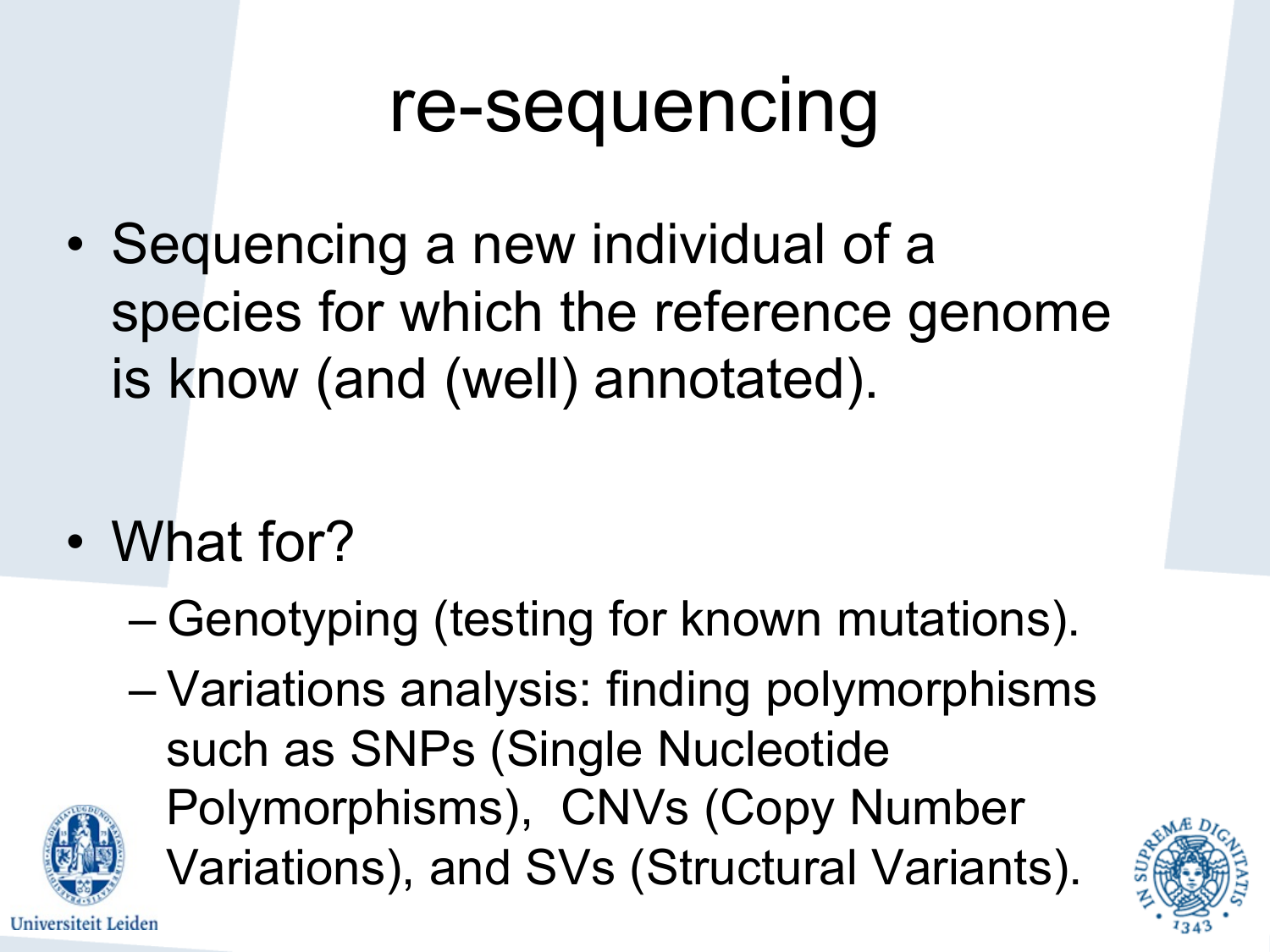#### Alternative Splicing



- AS is when several mRNAs can be produced from a unique pre-mRNA
- E.g. in humans there are approximately 30,000 genes and it is estimated that 70% of human protein-coding genes undergo alternative splicing to generate up to 150,000-200,000 mRNAs and proteins through alternative splice site usage.
- In 2008, an experiment revealed that  $34\%$  of human transcripts were not from known genes [Science 32]

Universiteit Leiden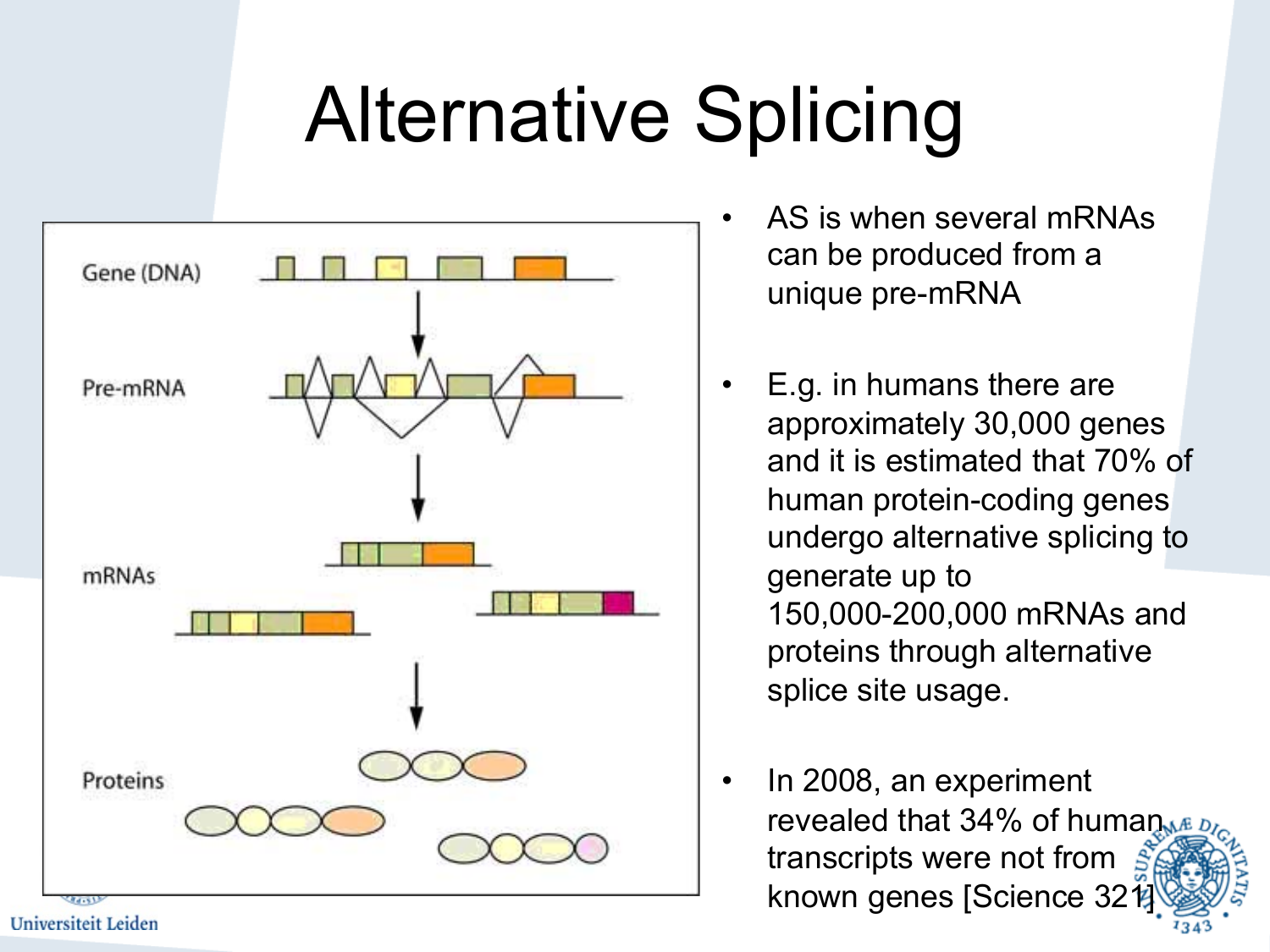#### RNA-Seq

Among the goals of old good Human Genome Project there was the mapping and genotyping to associate DNA sequences to diseases (predispositions). This task kind of failed...

It is now very clear (and it was not at the time) that reading the genome is not enough: the very same DNA, in different situations (e.g. environmental conditions such as food, pollution and life style, or different tissues) expresses in different ways.

In particular, the same gene can express more or less, or with different (frequency of) alternative splicing events.

RNA-Seq is a NGS experiment that "takes a picture" of what genes are transcribed in that cell at that moment, and how, and how much.



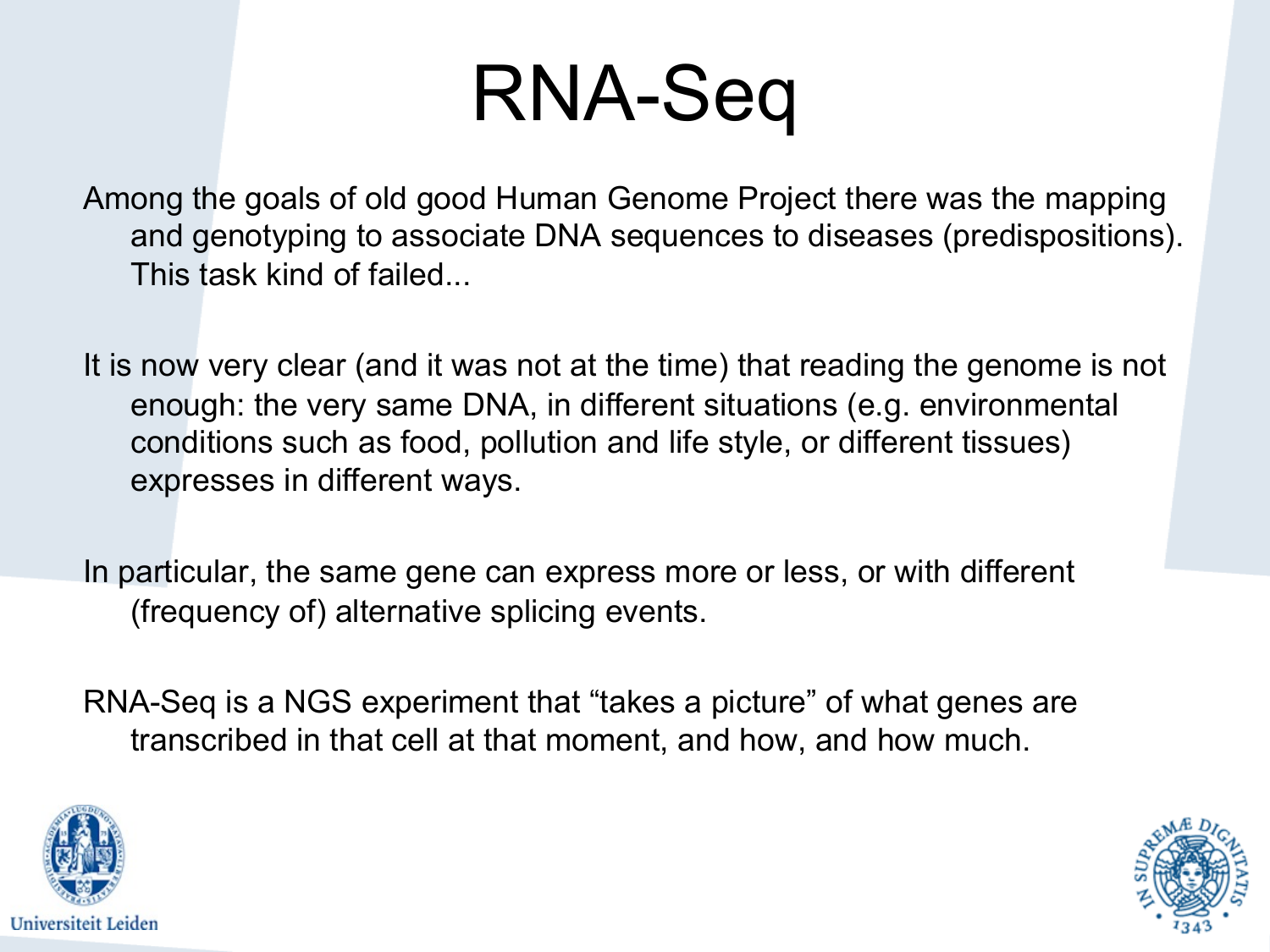#### Alternative Splicing events



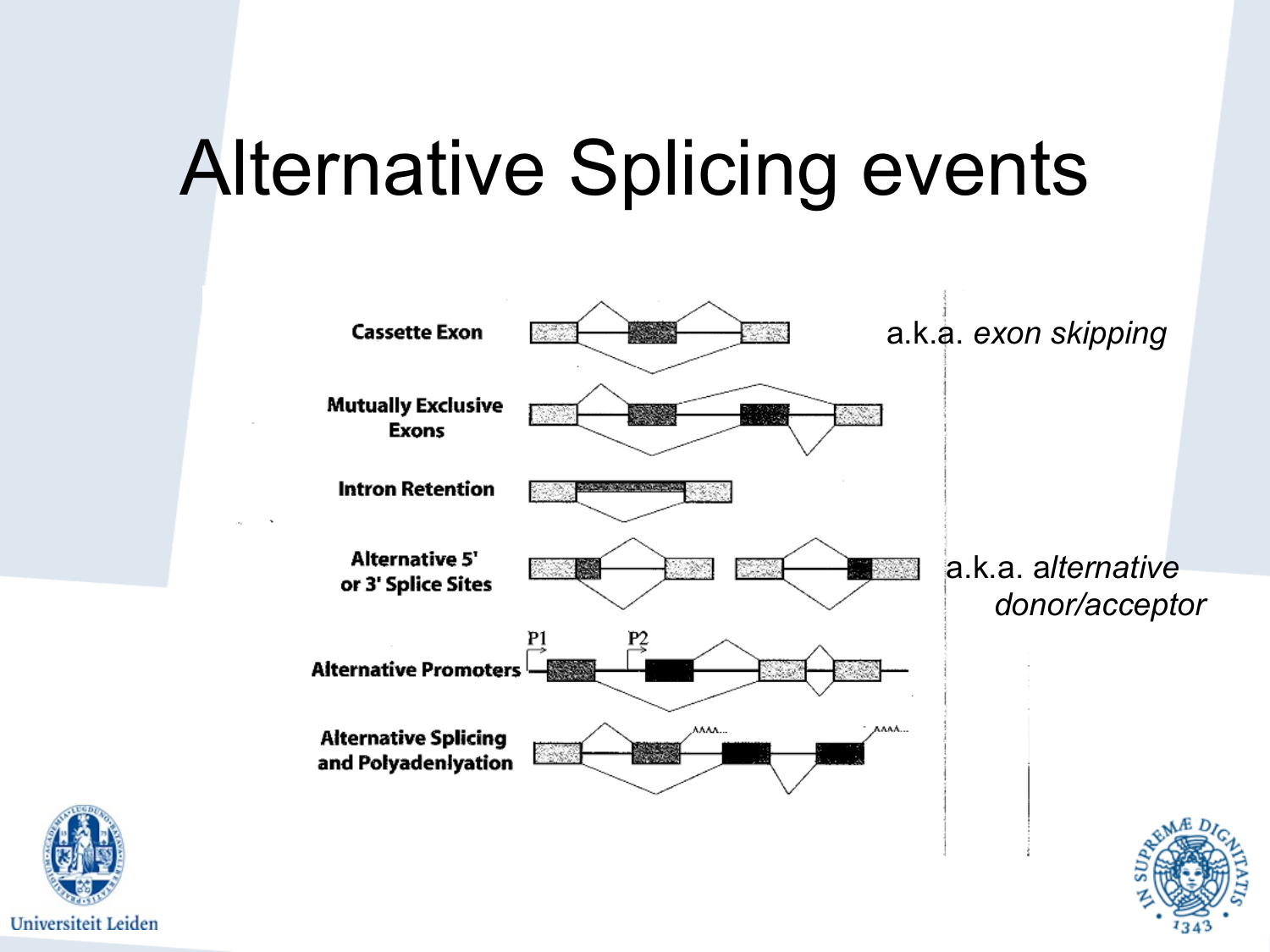#### The bad side of NGS

• Even shorter fragments (now called *reads*): from 1000 of Sanger technology to 25, then 50, then 75, now ~100 bases.

• Even more errors (when new size is released).

*Fragment assembly is even harder !!* 



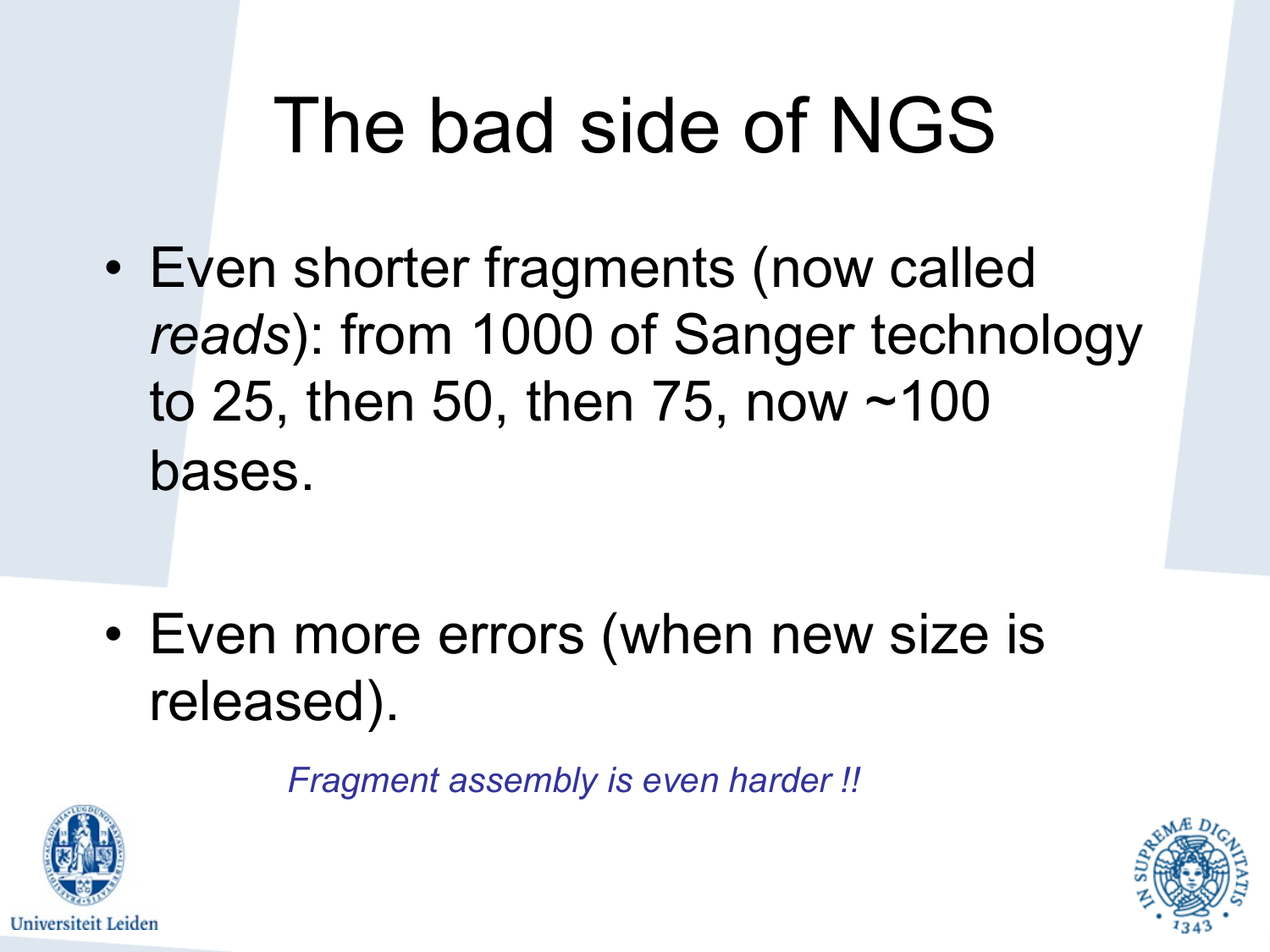#### Bubbles in graphs

A bubble in a directed graph  $G=(V,E)$  is, for two fixed nodes s,t  $\epsilon V$  (source and target), a pair of node disjoint paths from s to t.

 $\alpha_1\,\alpha_2\ldots\,\alpha_p$ , is a pollificaus tot  $(\mathcal{X}_2)$  $\begin{picture}(120,115) \put(0,0){\vector(1,0){15}} \put(15,0){\vector(1,0){15}} \put(15,0){\vector(1,0){15}} \put(15,0){\vector(1,0){15}} \put(15,0){\vector(1,0){15}} \put(15,0){\vector(1,0){15}} \put(15,0){\vector(1,0){15}} \put(15,0){\vector(1,0){15}} \put(15,0){\vector(1,0){15}} \put(15,0){\vector(1,0){15}} \put(15,0){\vector(1,0){15}} \put(15,0){\vector$  $442 - 462$  is a porter fleaver s to t TILLIPE TILSEPE Mi, yseV and difys

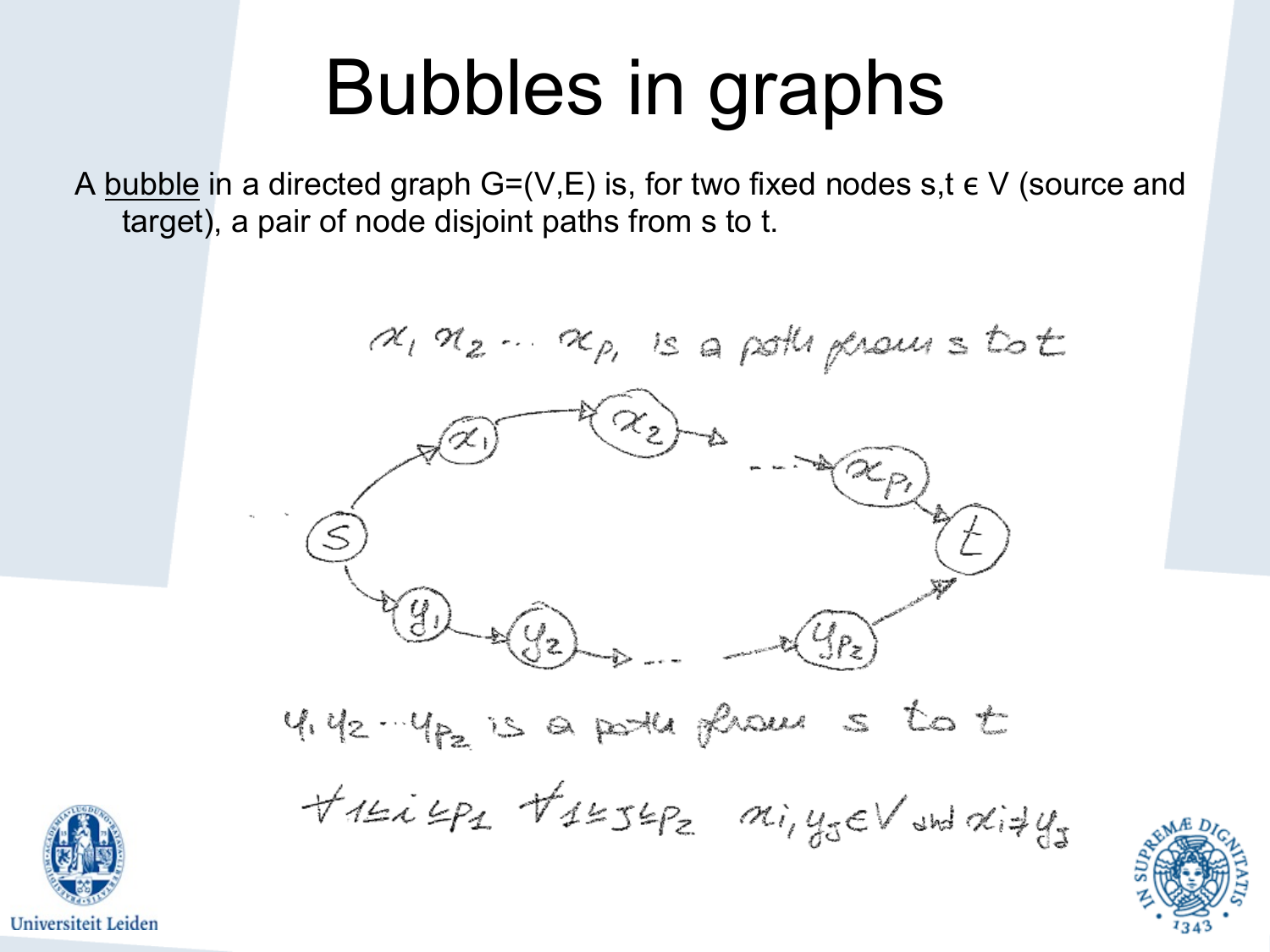### The de Bruijn Graph

- The outcome of a NGS experiment is a huge set of *reads*.
- For space and time computational complexity reasons, the most used data structure to represent the outcome of a NGS experiment is the so (unproperly) called "de Bruijn Graph".
- Fixed an integer k, there is a node per each k-mer (sequence of length k) that occurs in at least one read, and an edge (x,y) if the sequences x and y overlap in k-1 positions.
- Example:





CGTAGCAA A-11-V

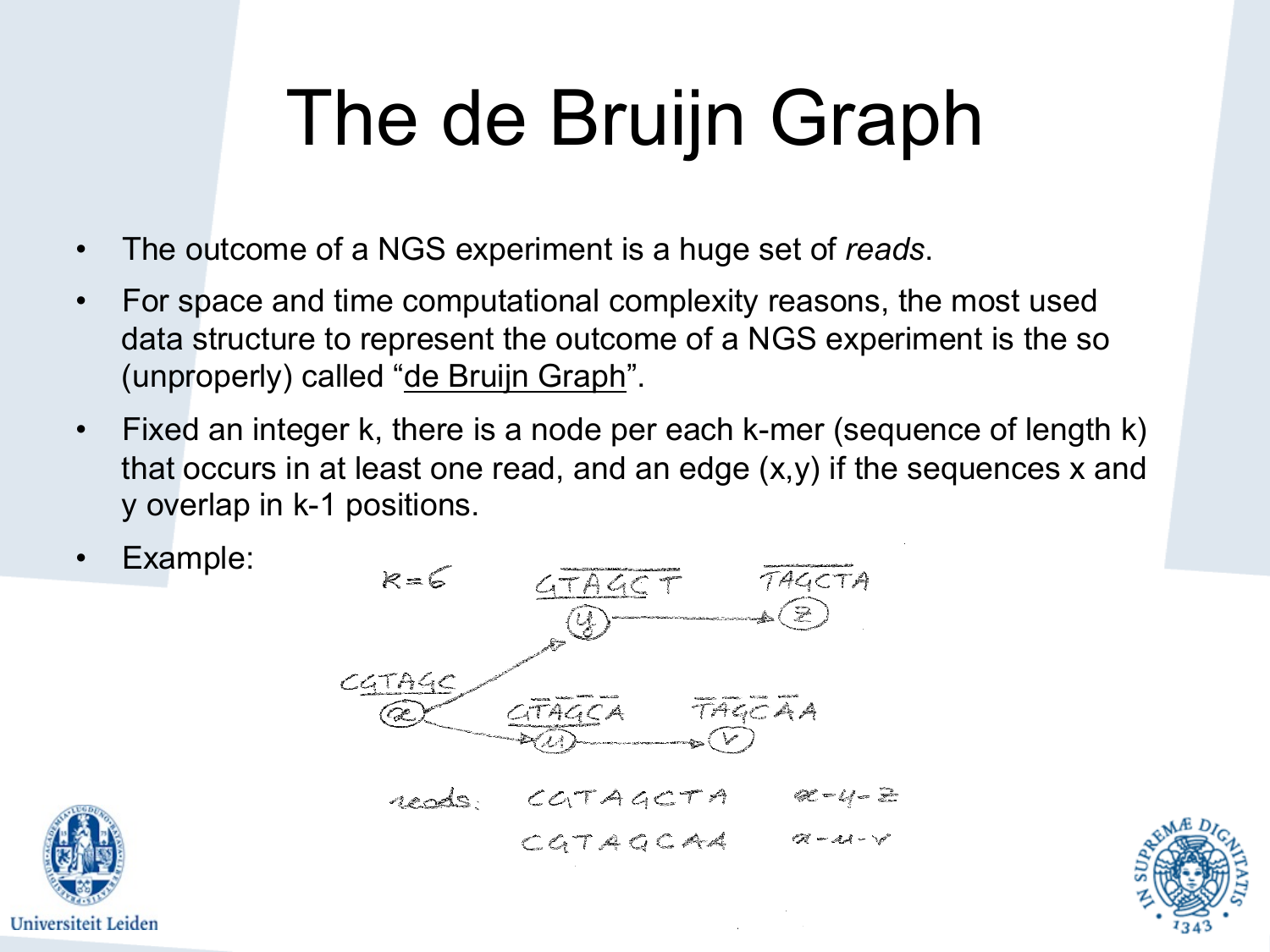# SNPs in de Bruijn Graph

• If a de Bruijn graph contains reads from two individuals (or alleles) that have a SNP:

$$
\mathbb{R}^{\pm\mathbb{Z}}
$$







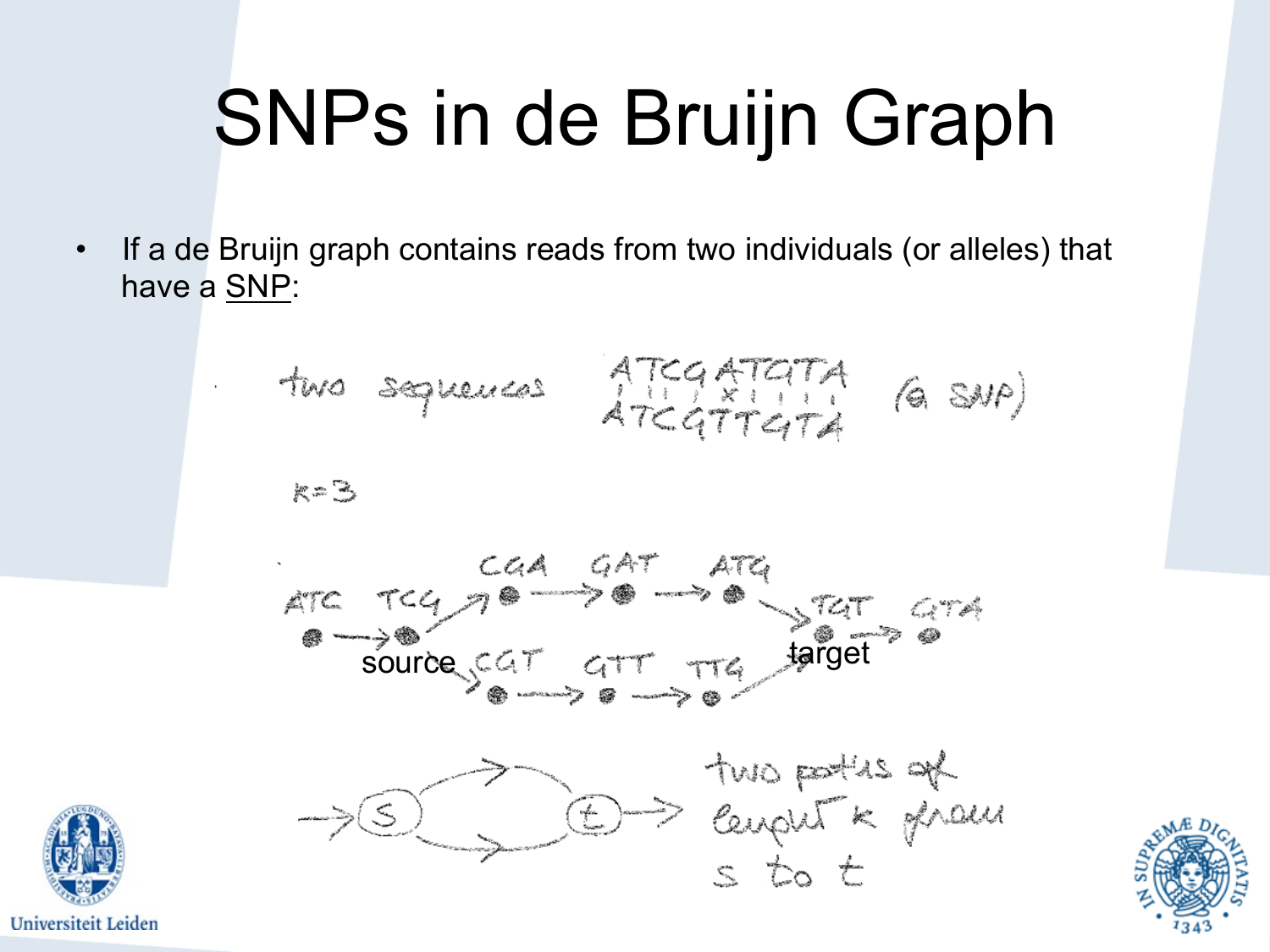## Indels in de Bruijn Graph

• If a de Bruijn graph contains reads covering two fragments that differ for an indel:

two sequences 
$$
\frac{ATCGATGTA}{ACEGTTGTA}
$$
 (or in each)

$$
ABC = TCA
$$
  $CAA$   $CAT$   $ATA$   $TAT$   $ATA$   
\n $CAT = ATA$   $ATB$   
\n $CT = ATA$   $ATB$   $CTA$   $ATAB$ 



Two parties phone

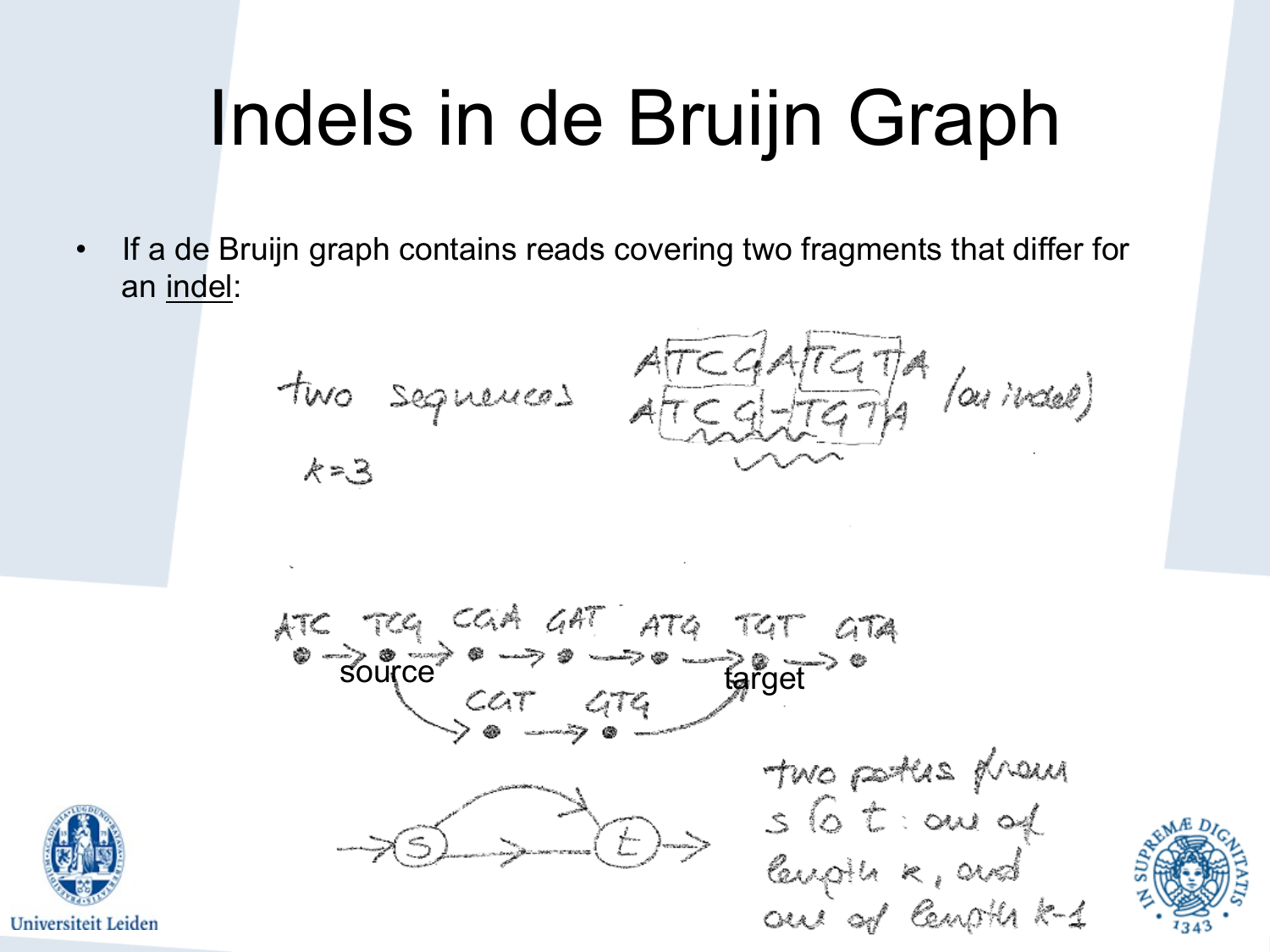### Indels of fragments in de Bruijn Graph

If a de Bruijn graph contains reads covering two fragments that differ for an insertion or a deletion of a whole segment:

**Remark**: this is the case of CNVs in DNA, and AS such as exon skipping and intron retention in RNA.

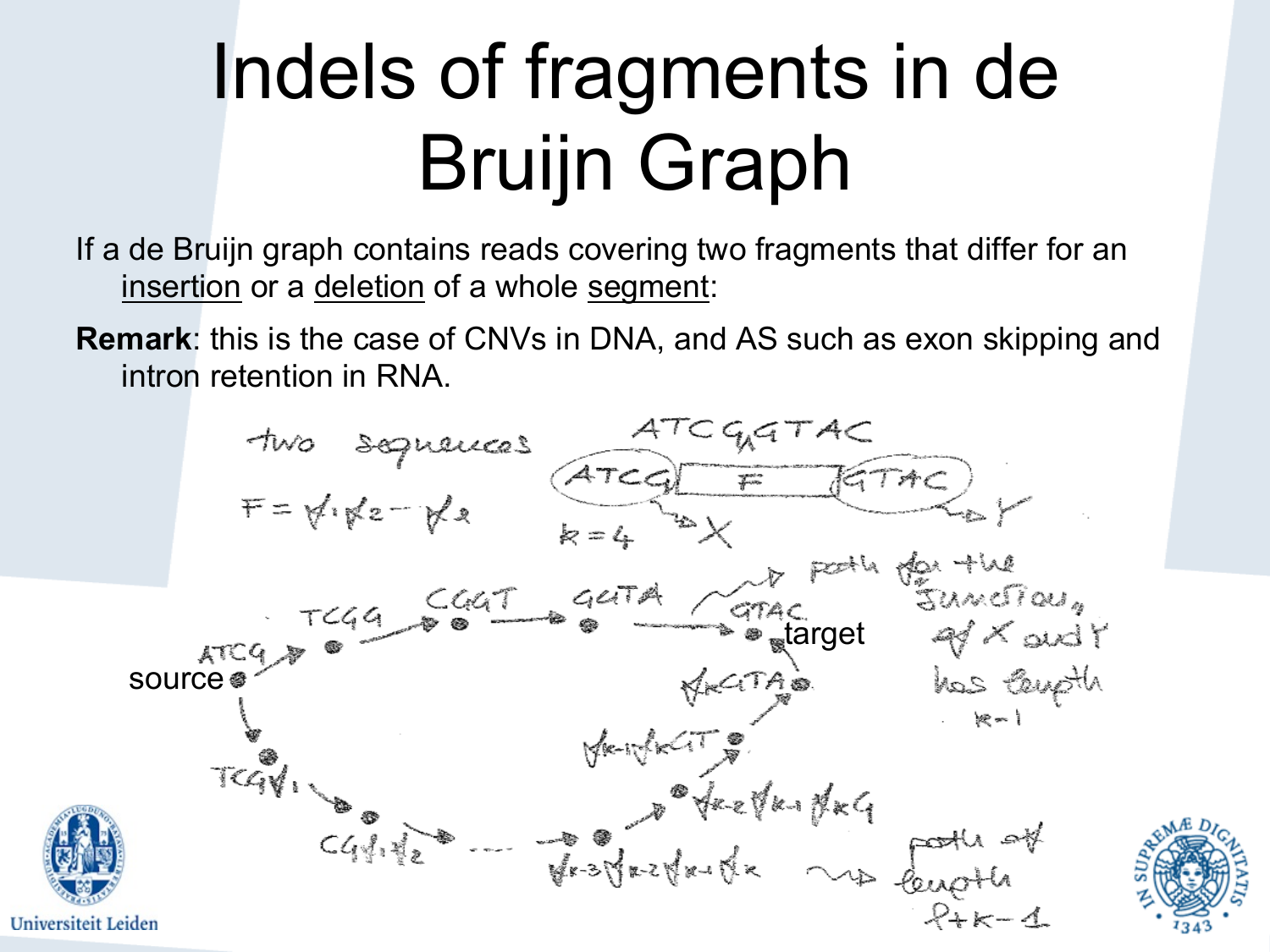### Substitution of fragments in de Bruijn Graph

If a de Bruijn graph contains reads covering two fragments that begin and end with the same fragment but contain two different segments inbetween.





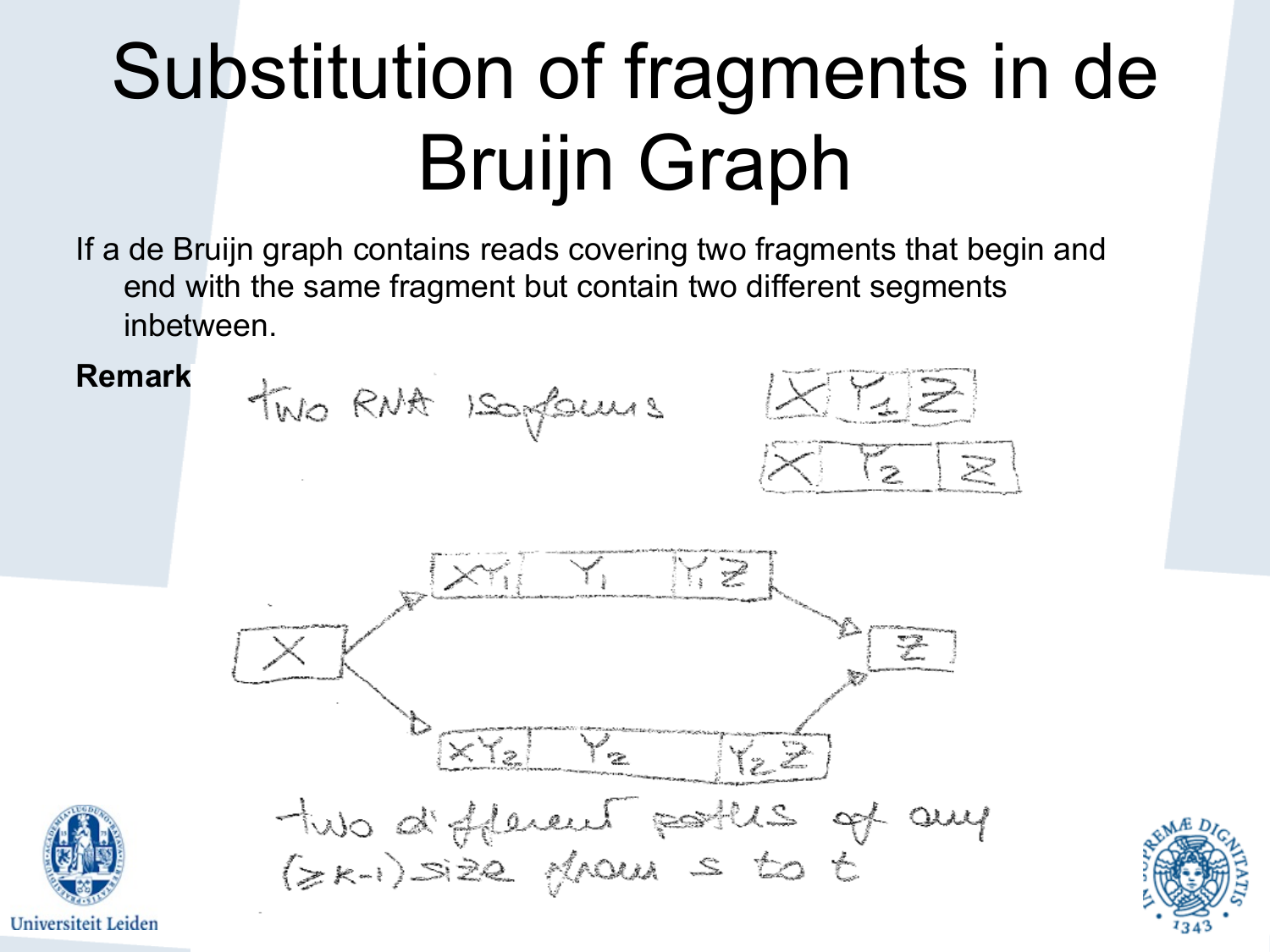## Detecting bubbles in de Bruijn Graph

Fragment Assembly is particularly hard for NGS data.

Mapping the reads to a reference genome (when available) is also a computationally heavy task.

Finding bubbles in the de Bruijn graph can help the detection of biologically interesting features without the need of assemblying nor mapping.



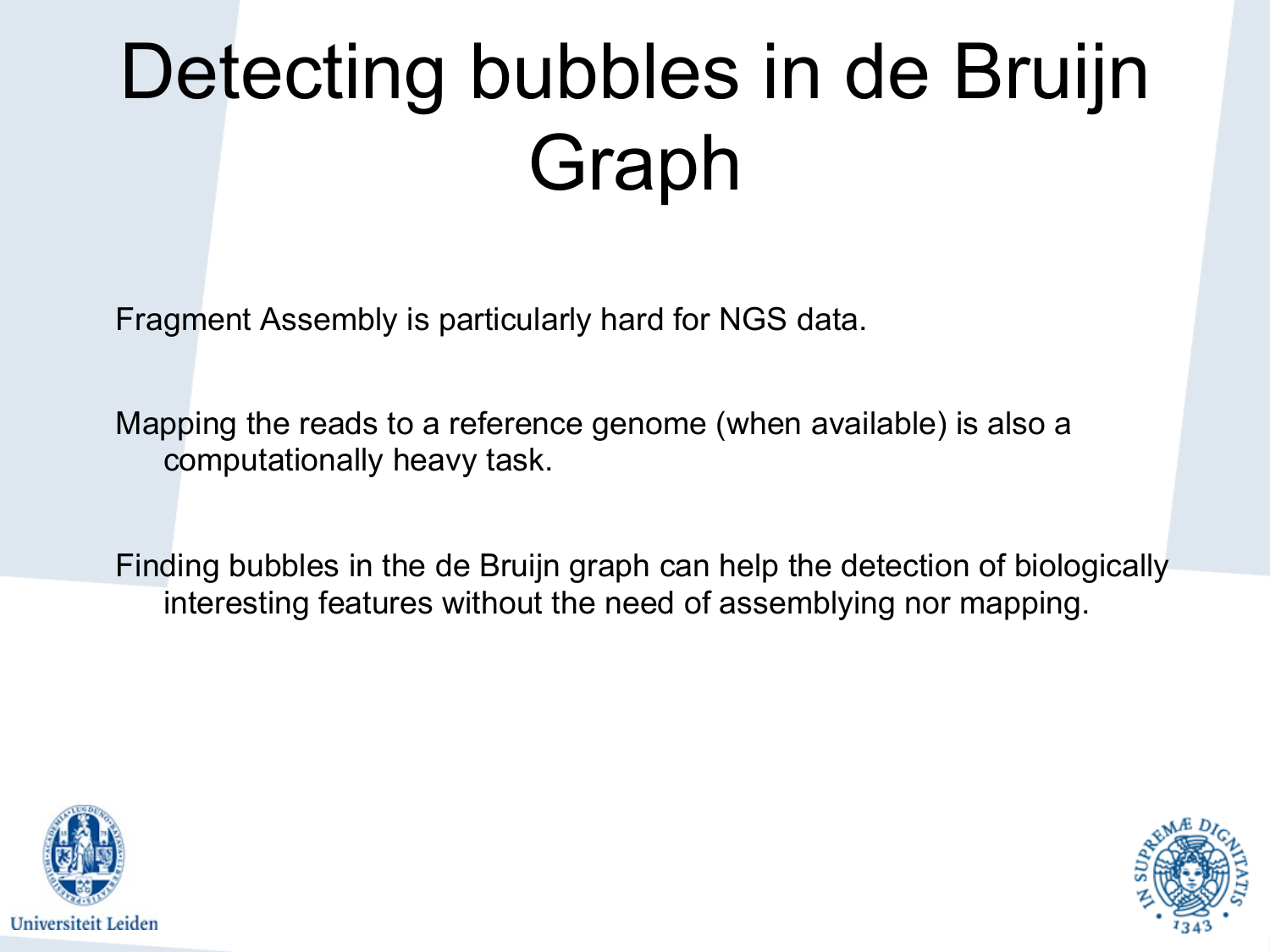## An algorithm to detect bubbles in **any** directed graph

The computational problem: Given a directed graph G=(V,E), we seek for all *s* ∈ V, all the bubbles from  $s$  to any  $t \in V$ .

**Recall**: for s,t  $\in$  V, a <u>bubble</u> is a pair of node-disjoint paths P<sub>1</sub> and P<sub>2</sub> from s to t.





Observation: if you swap the direction of all the edges of  $P_1$  (or  $P_2$ ), then the bubble turns into a cycle.

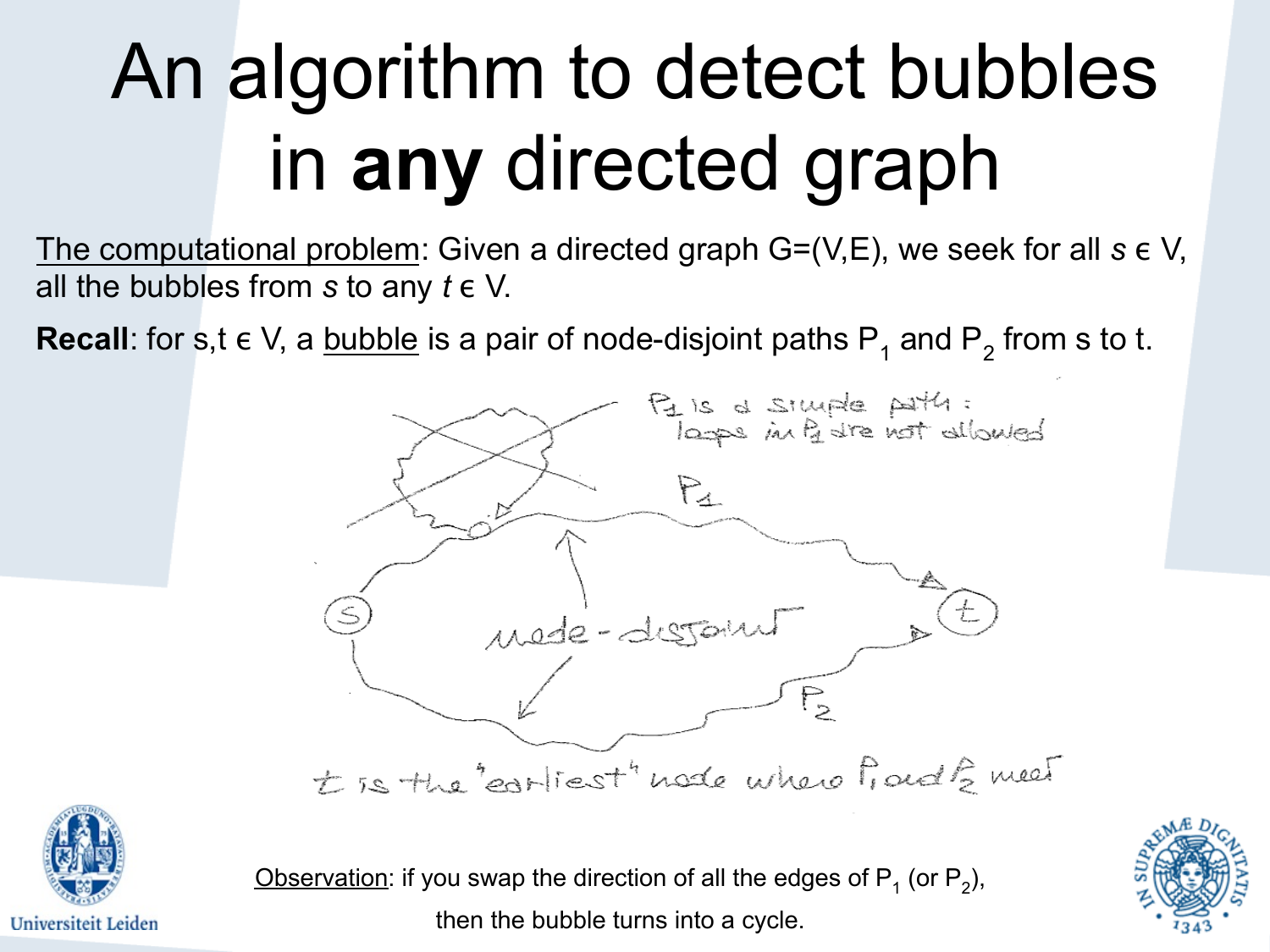#### The idea

Given G=(V,E) and s  $\epsilon$  V, we build a graph G'<sub>s</sub> as follows:

- G'<sub>s</sub> is made of the original G plus a copy G'<sub>s</sub>=(V,E) of it.
- In G'<sub>s</sub> all edges directions are swapped.
- Any edge entering s is deleted.

- For each node  $x \in V$  different from s, we add an edge  $(x,x)$  where x is the copy of x in  $G'_{s}$ .

- We add the edge (s',s): *must edge*



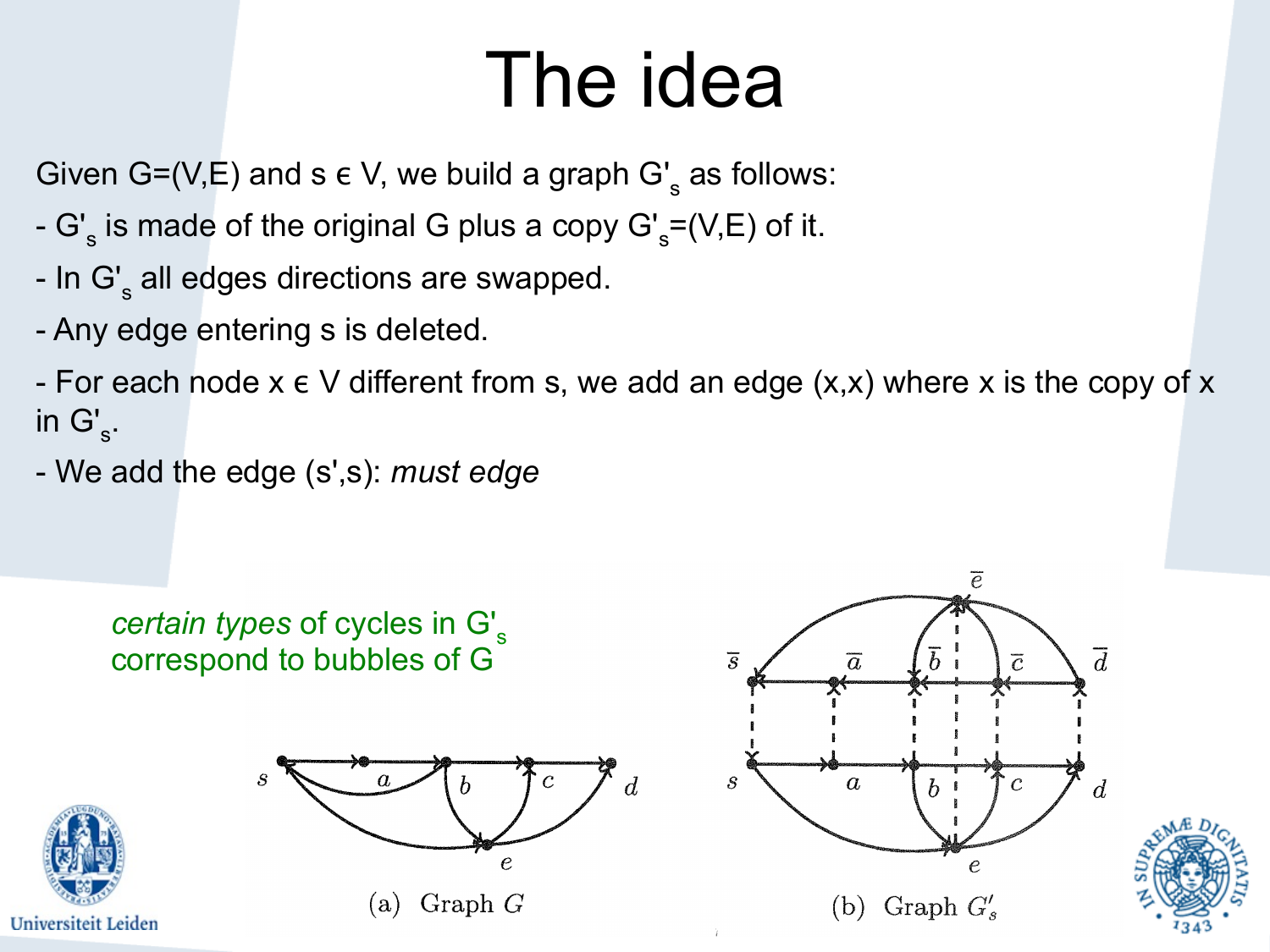### Algorithm BubbleCycle

For each  $s \in V$  builds  $G_s$  and there seeks cycles from  $s$  such that:

- no twin edges are used, except for s and another one: the *swap edge*
- the swap edge is *t*, the target of the bubble.
- a certain nodes numbering order is preserved.



Universiteit Leiden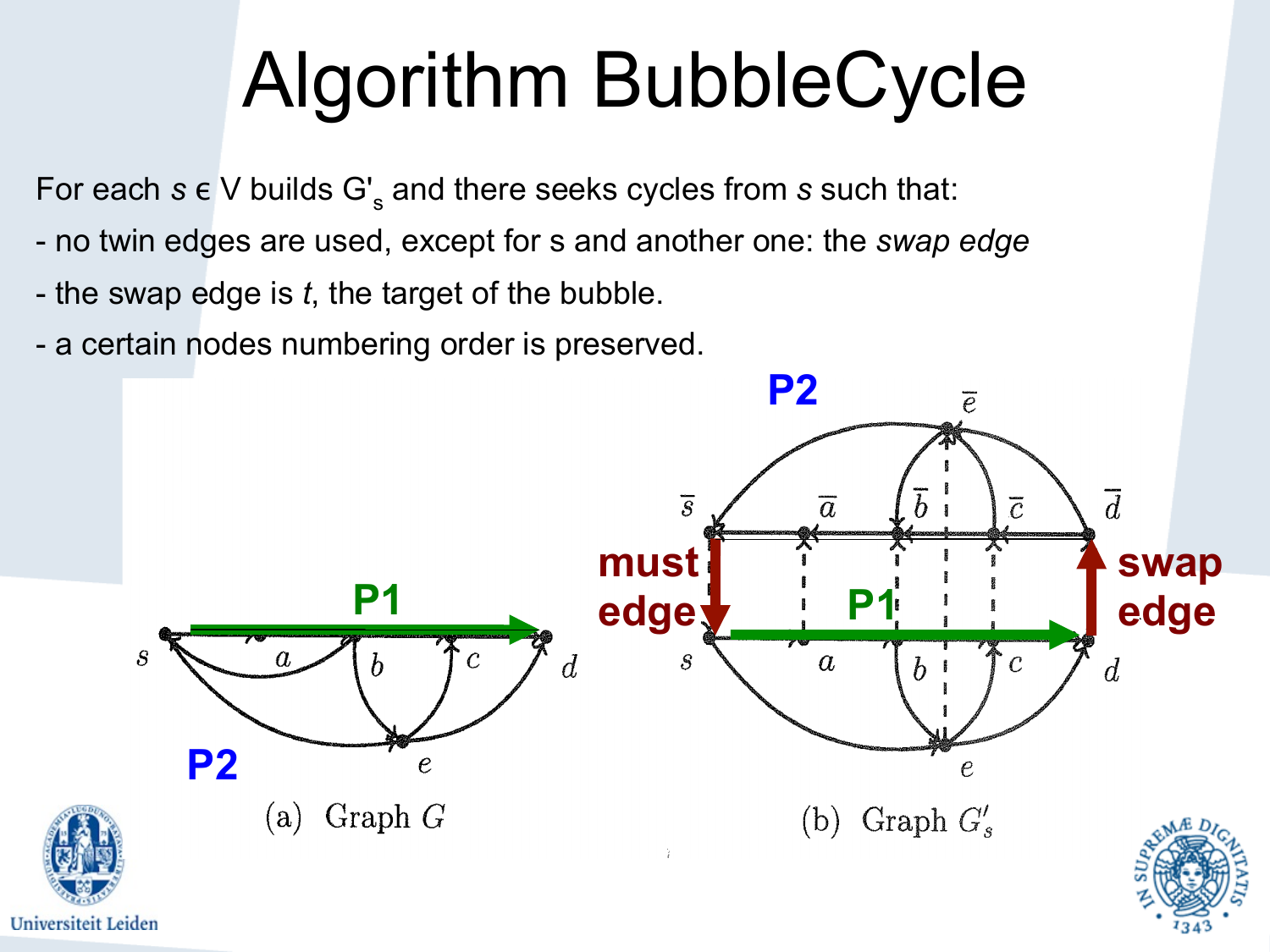# Testing BubbleCycle (BC)

No specific algorithm existed for bubbles detection. What to compare with?

KISSPLICE\* is a tool for AS events detection whose pipeline includes a step that detects a special type of bubbles (bubbles whose shortest path can't be longer than k-1: it finds intron retention, exon skipping, and alternative splice site events only).

We adapted the BubbleCycle to find this special type of bubbles and replaced with this the bubble finding step of KISSPLICE: name KBC the new pipeline.

We compared the performances of KISSPLICE (KS) with those of the new tool KBC

Although the comparison in unfair for BubbleCycle, KBC outperformed KS !!!





\* Sacomoto et al. *KISSPLICE: de-novo calling alternative splicing events from RNA-seq data*. BMC Bioinformatics 13(6):55, 2012.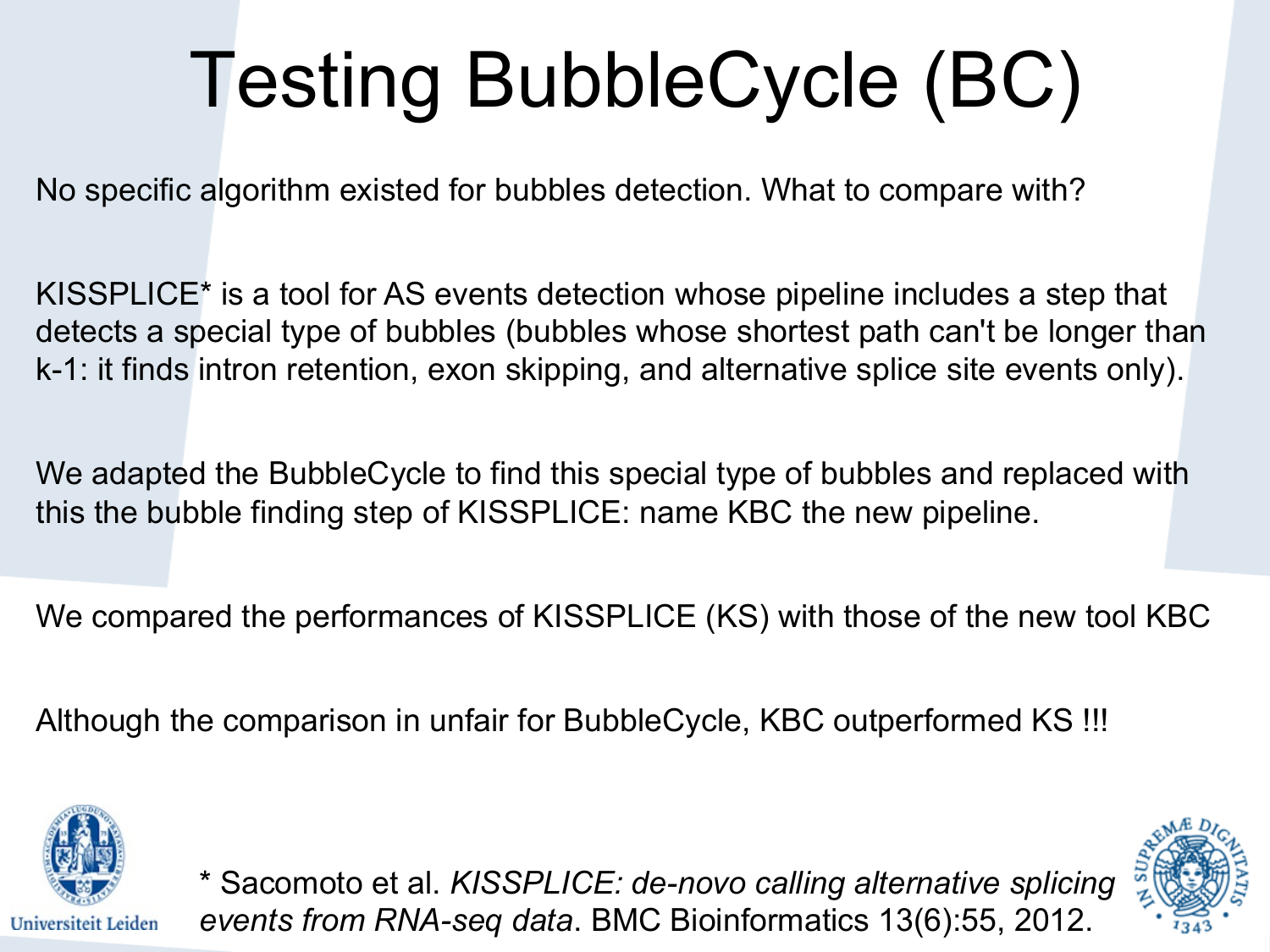#### Experiments on human tissues

Dataset: Human Body Map 2.0 data (ERP00546). Two tissues: liver and brain. Size 32M and 29M. Read length 75 bp.

Choosing k=25, KBC and KS found the same results, but KBC was faster: 35'10" rather than 54'01".

KISSPLICE could not manage the search of bubble of unlimited size (that is, releasing the constraint of shortest path of size k-1), and thus could not detect mutually exclusive exons.

We run KBC without the constraint and the computation ended successful: the analysis of the results is work in progress...